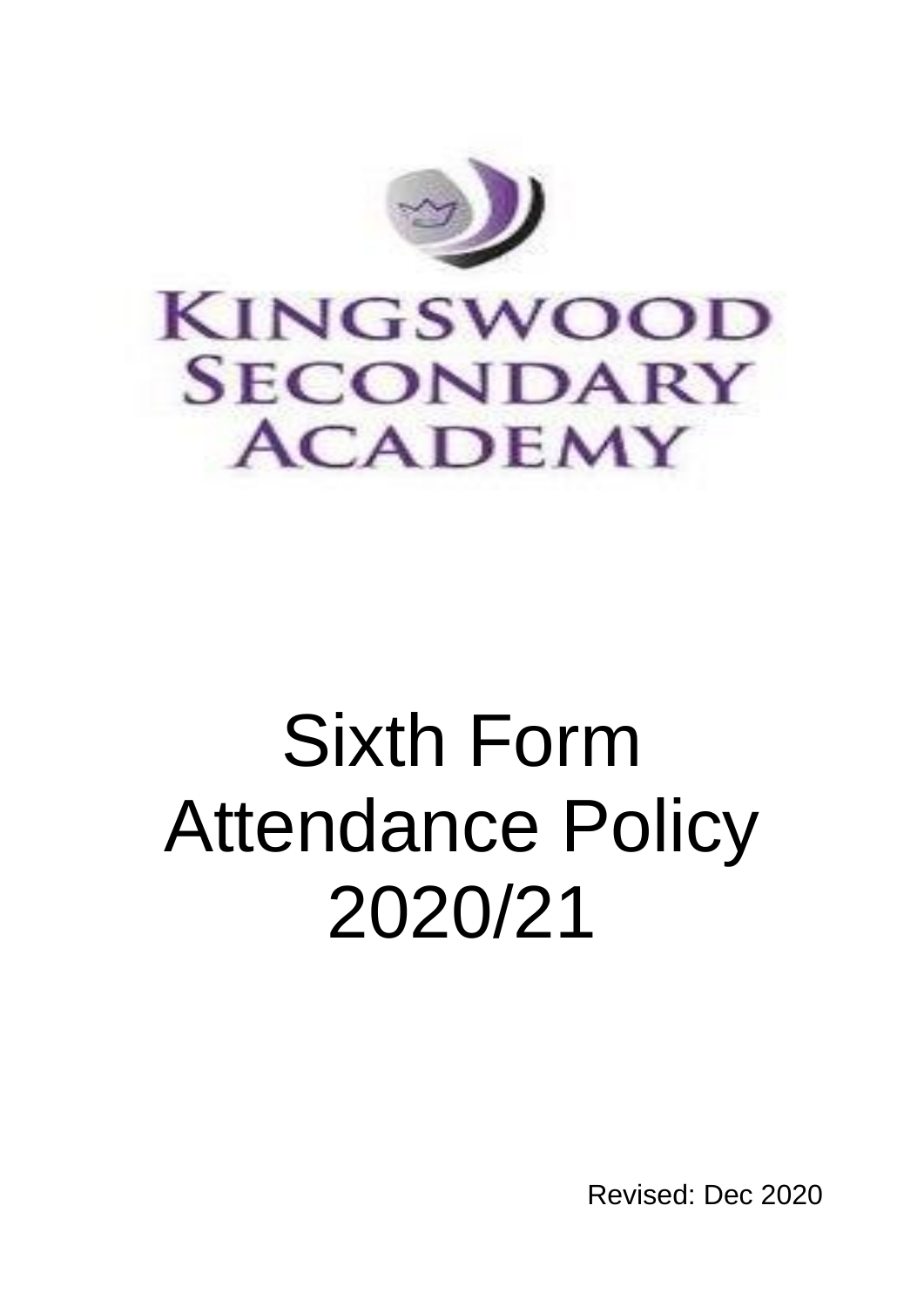Kingswood Secondary Academy takes attendance in the Sixth Form very seriously and we acknowledge that good school attendance plays an essential part in academic development for post 16 students.

All post 16 courses are intensive and students cannot afford to miss valuable teaching and study time.

As well as timetabled lessons students also have directed study periods on their timetables for private study, homework, social time and enrichment activities.

Sixth form students should strive to achieve consistently good attendance as poor attendance will affect academic attainment. Students should therefore aim for at least 95% attendance for the year. An exemplary record of attendance says a huge amount about the student as a person: that they are dedicated, well-motivated, organised and someone who takes their responsibilities seriously. Good attendance also plays an important part when applying to higher education establishments or employment.

The school will strive to provide a welcoming, caring environment, whereby each member of the school community feels wanted and secure. All school staff will work with students and their families to ensure each student attends school regularly and punctually.

The school will establish an effective system of incentives and rewards which acknowledges the efforts of students to improve their attendance and timekeeping and will challenge the behaviour of those pupils and parents who give low priority to attendance and punctuality. To meet these objectives, Kingswood Secondary Academy will establish an effective and efficient system of communication with students, parents and appropriate agencies to provide mutual information, advice and support.

#### **Whole-School Policy for School Attendance**

Kingswood Secondary Academy aims to:

- **EXTERN** Improve the overall percentage of students at school to above 95%
- Make attendance and punctuality a priority for all those associated with the school including students, parents, teachers and Governors
- Develop a framework which defines agreed roles and responsibilities and promotes consistency in carrying out designated tasks
- Provide support, advice and guidance to parents and students
- **Develop a systematic approach to gathering and analysing attendance-related data**
- **EXECT Further develop positive and consistent communication between home and school**
- **.** Implement a system of rewards and sanctions
- Promote effective partnerships with external services and agencies
- Recognise the needs and support of the individual student when planning reintegration following significant periods of absence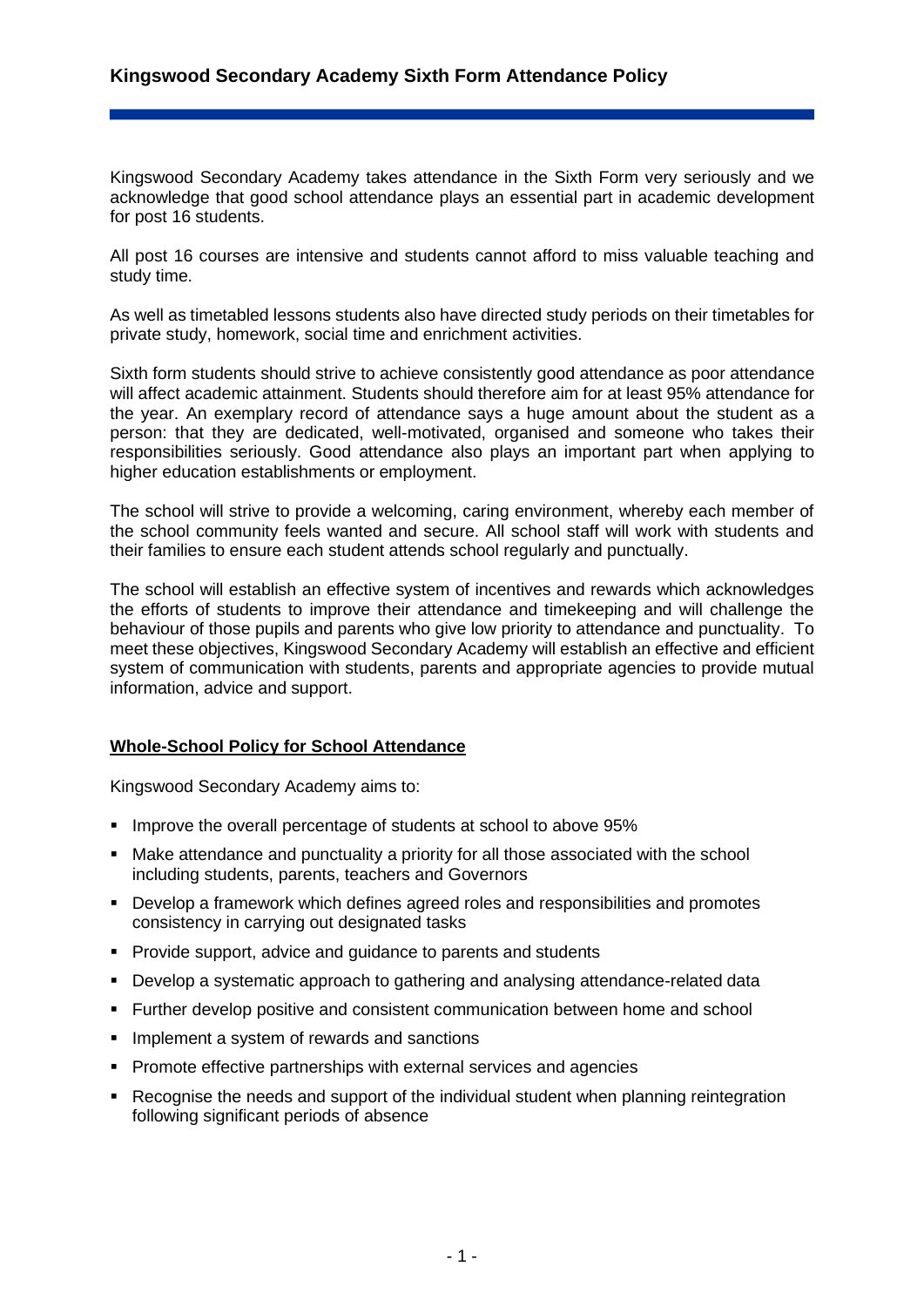#### **Partnership**

#### **What the school expects of students**

- Attend regularly, on time and ready to learn
- Attend registration, tutor time and enrichment
- To sign in if they arrive after registration time
- To tell a member of staff if there is any problem which may prevent them from attending school
- Make every effort to make dental/medical appointments outside of school hours
- Complete an absence request form if they need to leave early or will be absent from school for a full/half day

#### **What the school expects of parents/carers**

- To fulfil their legal responsibility to ensure that their child attends school regularly, on time and prepared for the day
- To contact school on the **first day** their child is absent for any reason and then on **all** subsequent days if the student is unable to contact school him/herself.
- To **avoid** taking holidays in term time
- To speak to relevant members of staff if they know of any problem which may prevent their child from attending school
- To provide evidence to support absence such as an appointment card/letter, a copy of a prescription slip with name and date visible or medication packaging with name and date visible. Alternatively if none of the above are available a note, signed by the parent/carer, school explaining the reason for absence.

#### **What parents/carers and pupils can expect from school**

- A Sixth form education that is dependent upon regular attendance at school
- Promotion of good attendance and punctuality at school, and regular encouragement and rewards
- **Efficient and accurate recording and monitoring of absence**
- **Prompt action when a problem has been identified**
- Regular communication with students and parents/carers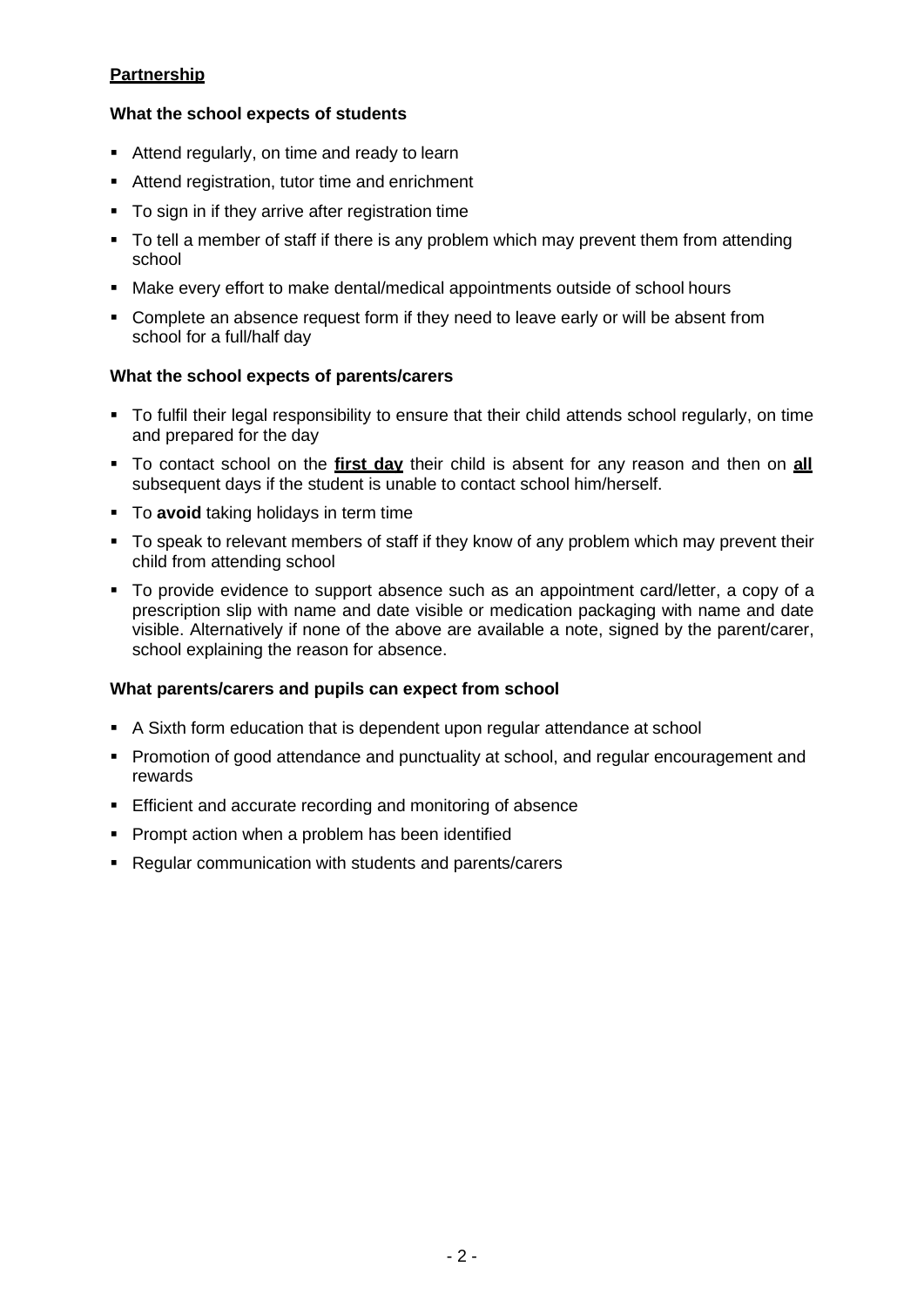#### **Absences**

Acceptable reasons for being absent from school, set by the Department for Education:

- The student is too ill to leave the house
- The student has a hospital appointment
- The student has toothache and has an emergency appointment
- A day of religious observance by the religious body to which the pupil's parent/carer belongs
- The student is prevented from attending by an unavoidable cause
- There is a close family bereavement
- **.** Interviews for courses/employment that will begin after the end of their time in Sixth Form. Students should not miss lessons to attend interviews, shifts and inductions for part-time work
- University and Employer Open Days students may attend no more than two of these events in an academic year without seeking consent from the Sixth form team.
- Work experience requests for term-time leave for essential work experience (e.g. medicine, law) will be dealt with on a case-by-case basis. These requests should be submitted at least a month in advance

Unacceptable reasons for keeping a child away from school are:

- To mind the house
- To look after siblings
- To go shopping
- To celebrate a birthday
- Sleeping in
- One child is ill, so all are kept off school
- Minor ailments such as a tummy ache or headache
- Because it is the end of the week or term
- **•** Driving lessons or tests
- Adverse weather conditions

If a student is absent from school longer than a period of 5 days due to illness parents/carers will be asked to provide medical evidence to support the student's absence.

Leave of absence may not be given to enable a pupil to undertake employment during school hours unless it is to engage in work experience arranged through school.

#### **Signing In and Out**

It is a legal requirement that we know who is in the school building at all times.

Students must make sure that they sign in each time they are late to school then sign out each time they leave the building throughout the day.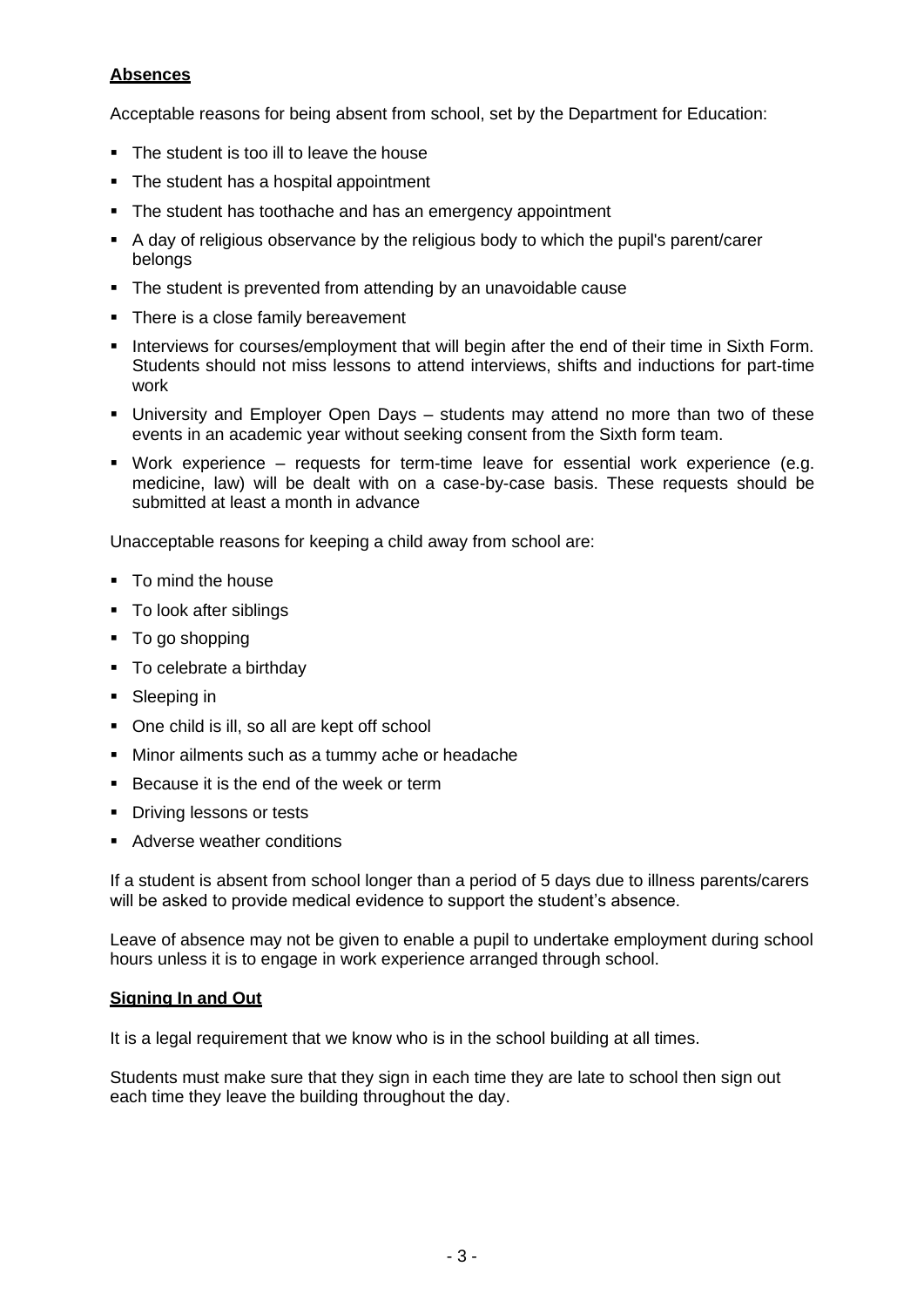#### **In-school procedures**

We are keen to identify attendance concerns at the earliest opportunity to give parents/carers, students and the school the ability to intervene early and prevent further decline. We will do this by following the procedures outlined below;

#### **Unexplained absence process**

If a student is absent from school and we have received no communication from either the student or a parent/carer a text message will be sent to the first named contact on the morning of students' absence requesting a reason.

A reply is requested stating the reason for the students' absence to enable attendance records to be updated; if no reply is received, this will be recorded as an unauthorised absence.

#### **Cause for concern process**

Cause for concern letters will be sent home to parents/carers when attendance is between 90 & 95%.

This early notification is intended to share our concerns with you and give you the opportunity to intervene/contact the school so that early support/intervention can be put in to place, if needed.

#### **STAGE 1 – Sixth Form Manager Intervention**

#### Attendance below 90%

- Should attendance decline to 90% or below students will be invited to attend a meeting with the Sixth Form Manager.
- This meeting is an opportunity to discuss in detail the issues/barriers that are impacting your child's attendance to school.
- A letter will be sent to parents/carers informing you that this meeting has taken place.

*Attendance will be monitored closely for 5 weeks.* 

#### **STAGE 2 – AHOY Intervention**

#### Continued poor attendance

- A letter will be sent to the parents/carers of the student informing them of the situation and inviting them into school for a meeting with the AHOY (Assistant Head of Year) where we will address the main issues and agree targets and support actions to help improve your child's attendance.
- An Attendance Agreement will be issued and action points put into place that are agreed by the AHOY and the student.

*We will monitor and review your child's attendance over the following weeks to identify any significant improvement in their attendance. If this has been achieved then no further*  intervention/action will be taken at this stage. Should attendance not improve, or decline further *we will implement the next step, as agreed at the previous Attendance meeting.*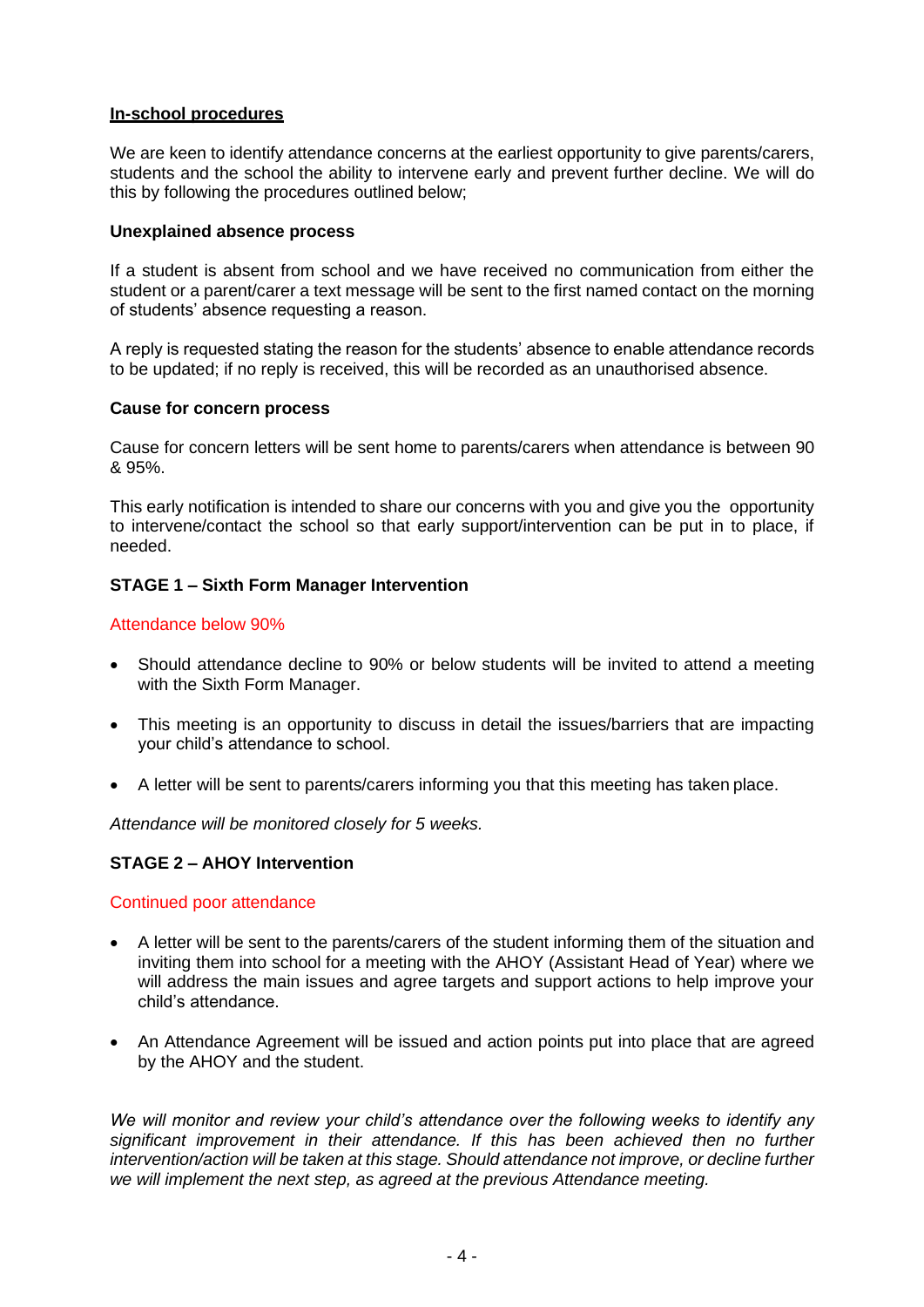#### **STAGE 3 – Head of Sixth Form Intervention**

#### Failure to meet the requirements set by the attendance agreement

- A letter will be sent to the parents/carers of the student informing them of the situation and inviting them to a meeting.
- The offending student will be asked to meet with the Head of Sixth Form with parents/carers. Our HALO may also be invited.
- A written warning will be issued if appropriate.

#### **STAGE 4 – Senior Leadership/Head Teacher Intervention**

Continued failure to meet requirements of attendance agreement

- Possible request to leave Sixth Form if student is persistently absent from school and refuses to engage in intervention procedures.
- Appropriate disciplinary proceedings will be decided by the Head Teacher.
- The parents/carers of the student will be involved in the process.

#### **Holidays**

**Government legislation does not permit parents/carers to take their child/ren out of school during term time** as this can have a detrimental effect on their academic progress.

Holidays **will not be authorised** in school time parents/carers wishing to apply for exceptional circumstances need to contact the Sixth Form Manager at least 20 school days prior to the absence. Upon receipt of a *Request for Exceptional Term Time Leave* a decision will be made, (the Headteachers decision is final), and parents/carers will be notified either in writing/or verbally of our decision, course of action and how the absence will be recorded on our system.